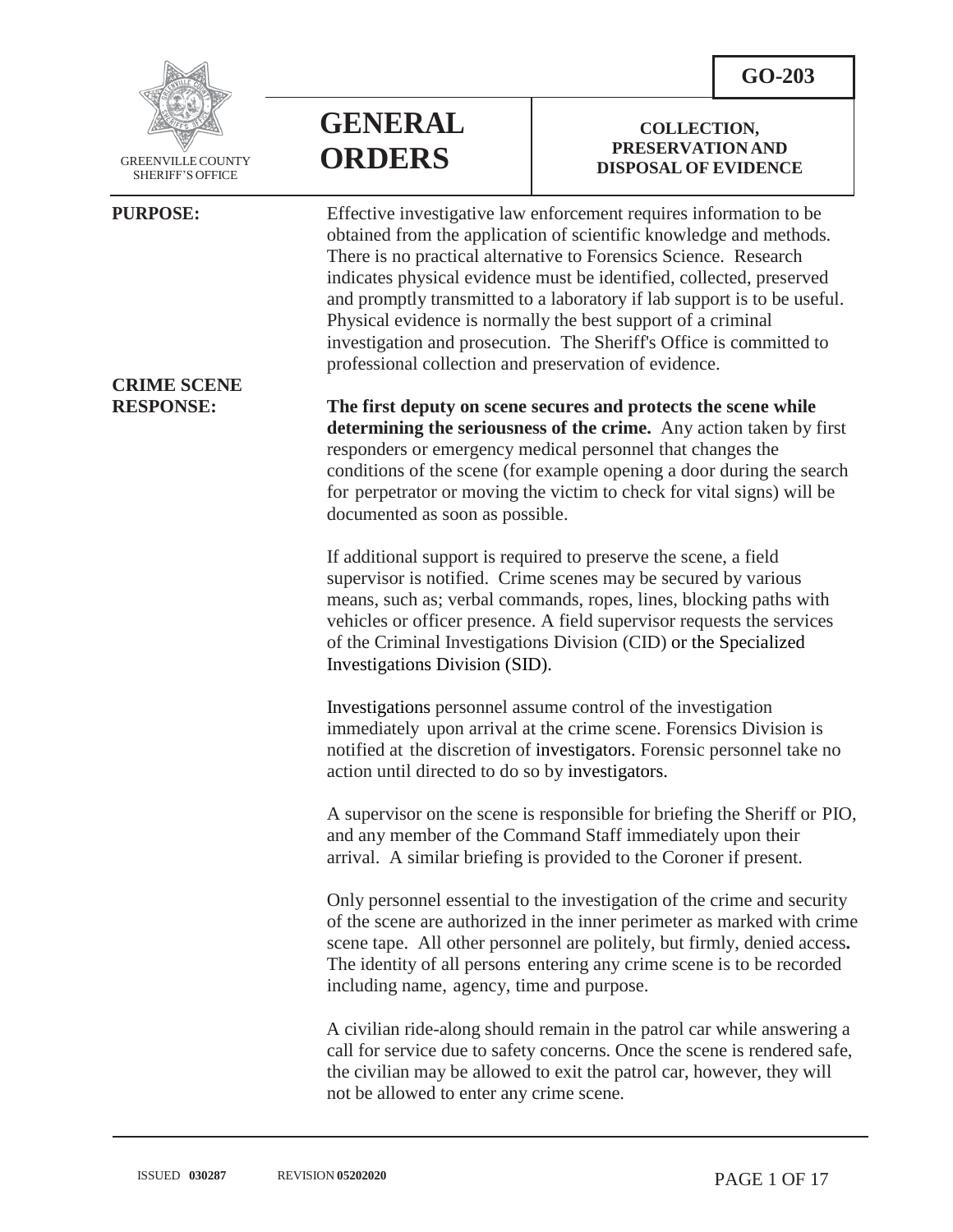|                                           | Non-sworn Sheriff's Office employees may be allowed to enter<br>the outside perimeter of a crime scene if one exists, but will not be<br>allowed inside the inner perimeter.                                                                                                                                                                                                                                                                                                                                                                                                                                                                                                                           |
|-------------------------------------------|--------------------------------------------------------------------------------------------------------------------------------------------------------------------------------------------------------------------------------------------------------------------------------------------------------------------------------------------------------------------------------------------------------------------------------------------------------------------------------------------------------------------------------------------------------------------------------------------------------------------------------------------------------------------------------------------------------|
| <b>CRIME SCENE</b><br><b>TRAINING:</b>    | Crime scene processing training is provided to all deputy trainees.<br>Personnel responsible for crime scene processing receive specialized<br>training to ensure the development of specific skills to perform these<br>tasks.                                                                                                                                                                                                                                                                                                                                                                                                                                                                        |
|                                           | Specialized training includes:<br>Recovery of latent fingerprint and palm prints.<br>$\bullet$<br>Recovery of the foot, tool and tire impressions.<br>$\bullet$<br>Videoing/Photographing crime, accident, or traffic collision<br>$\bullet$<br>scenes.<br>Preparing crime, accident, or traffic collision scene sketches.<br>Collecting, preserving and transmitting physical evidence,<br>$\bullet$<br>including biological materials for DNA testing.                                                                                                                                                                                                                                               |
|                                           | In addition to the above-specialized training, forensic crime scene<br>specialists responsible for processing scenes under the jurisdiction of<br>the Sheriff's Office have at least two years of law enforcement officer<br>experience.                                                                                                                                                                                                                                                                                                                                                                                                                                                               |
| <b>CRIME SCENE</b><br><b>SPECIALISTS:</b> | Crime scene specialists, assigned to the Greenville County<br>Department of Public Safety, are on-call to the Sheriff's Office<br>twenty-four (24) hours a day, seven (7) days a week. Crime scene<br>specialists operate in compliance with:<br>1. Evidence collection and preservation guidelines established<br>by the FBI in the HANDBOOK OF FORENSIC SERVICES.<br>2. Evidence submission guidelines established by the South<br>Carolina Law Enforcement Division Crime Lab. The SLED<br>Lab is ASCLD certified.<br>3. Evidence submission guidelines are established by the<br>Forensics Division Laboratory Evidence Submission<br>Manual. The Forensics Division DNA Lab is ANAB<br>certified. |
|                                           | Whenever a crime scene specialist is required at a scene, the<br>specialist is notified within one hour. This is required because, in<br>many cases, the continuation of the investigative process must await<br>the completion of certain aspects of a crime scene specialist's work.<br>Instructions can be obtained on how to proceed until a specialist<br>arrives.                                                                                                                                                                                                                                                                                                                                |
|                                           | Crime scene specialists work under the direction of the<br>investigating deputy in charge of a scene. If Uniform Patrol<br>investigates a crime scene, the patrol deputy determines need for a<br>crime scene specialist. If CID/SID investigates the scene, their<br>personnel determine the need for a crime scene specialist.                                                                                                                                                                                                                                                                                                                                                                       |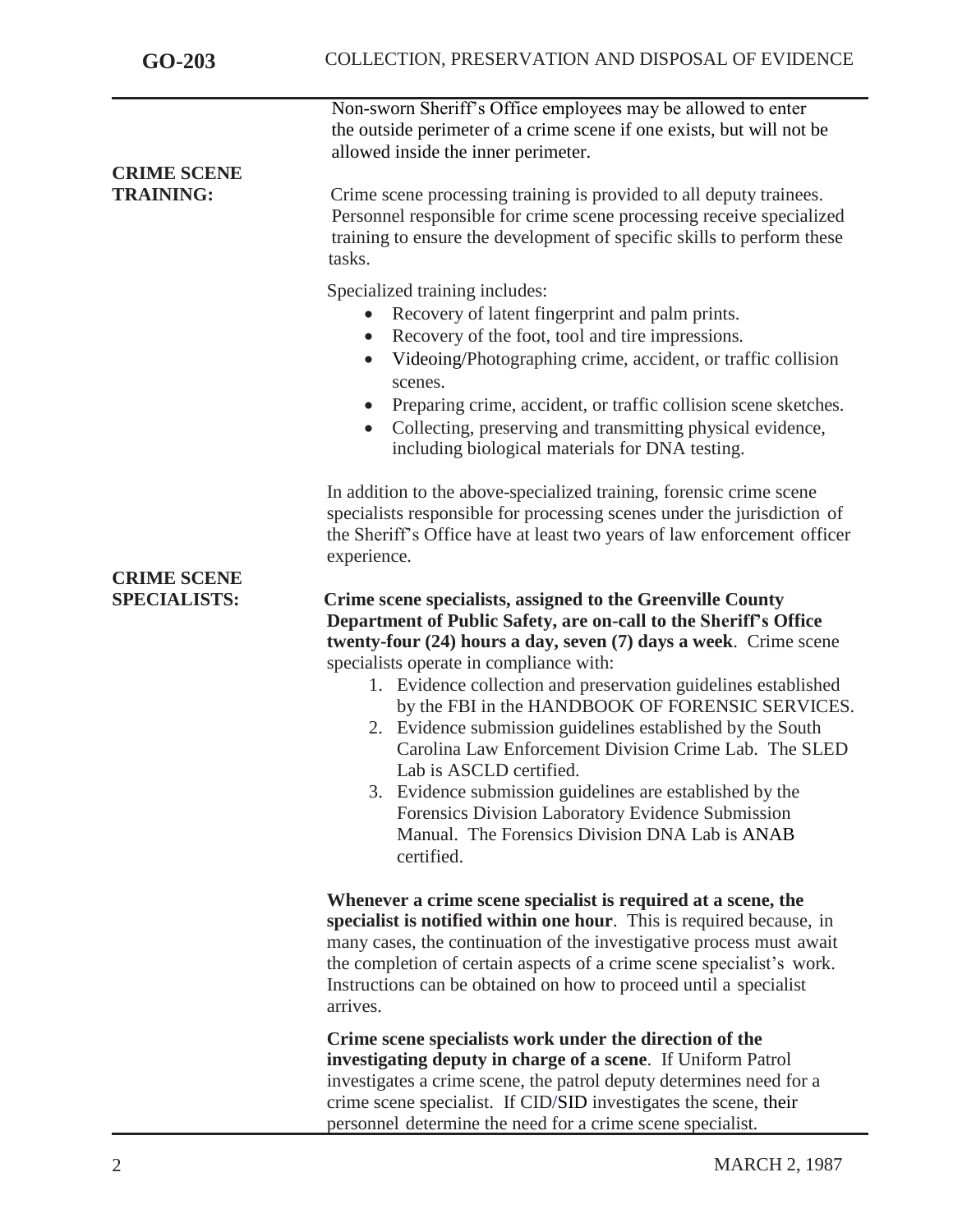**SERIOUS CRIME SCENES** - Whenever photographs are not taken or physical evidence is not recovered from the scene of a serious crime, the investigating deputy prepares a report citing reasons why.

## **PROSECUTION**

**COORDINATION: Captains from the Criminal Investigations Division, the Forensic Division, and the Greenville County Crime Lab attempt to meet at least every six months with the solicitor and judges for coordination purposes**. This coordination is necessary to ensure the solicitor and judges are made familiar with the latest crime scene processing techniques and laboratory capabilities, as well as to address any investigative or procedural concerns of the solicitor and court.

### **COLLECTING, PROCESSING AND PRESERVING**

### **EVIDENCE: The primary responsibility for ensuring a crime scene is processed lies with the investigating deputy**. Processing can be accomplished in a detailed manner with fully trained crime scene specialists or in a limited manner with trained Master Deputies. Functions to be performed include:

- 1. Photographing and/or sketching the scene.
- 2. Examination for fingerprints.
- 3. Examination for potential DNA or trace evidence when applicable.
- 4. Protecting, collecting and preserving evidence.
- 5. Videoing of the scene.

**CRIME SCENE VEHICLES -** Crime scene specialists are responsible for re-stocking crime scene response vehicles with sufficient supplies to conduct the following:

- 1. Recovery of latent fingerprints.
- 2. Photography.
- 3. Sketch of the scene.
- 4. Collection and preservation of physical evidence.
- 5. Video equipment.

### **Important factors to be considered when collecting evidence**:

- 1. Evidence must be material and relevant. Evidence must be handled and protected in a manner to avoid contamination or destruction of biological evidence.
- 2. An article must be properly identified.
- 3. Continuity of the chain of custody must be proven.

**Most mistakes committed in connection with evidence take place in the collection phase**. Improper collection techniques can result in a failure to realize the full value of evidence.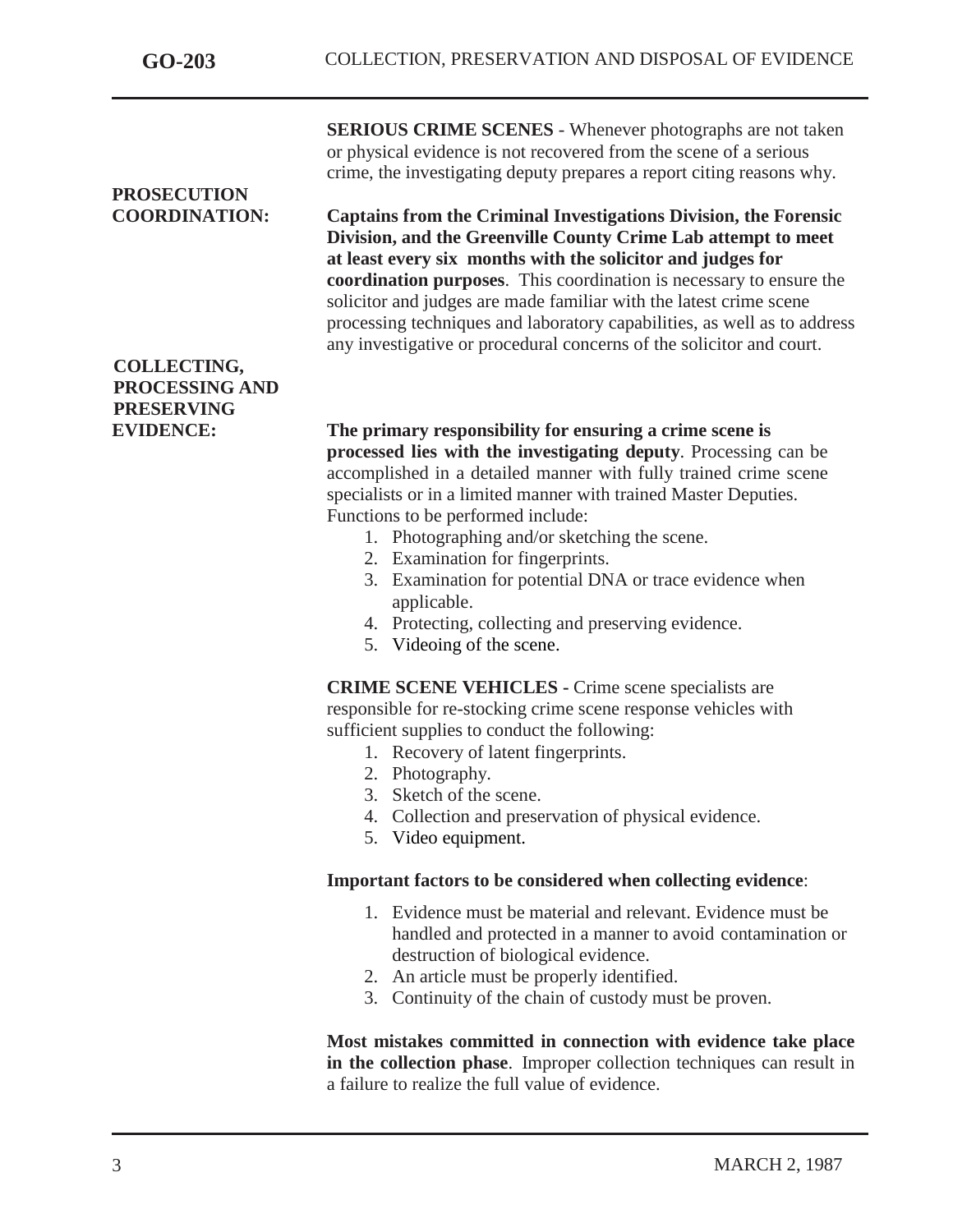**EVIDENCE TRANSFER IN THE FIELD -** If evidence is transferred to another person before being logged into Property & Evidence, a Property Report Form is to be completed documenting the transfer to maintain chain of custody. The Property Report is to record date and time of transfer, receiving person's name, and reason for the transfer.

### **COLLECTION AND PRESERVATION PROCEDURES** -

Personnel involved in the collection and preservation of evidence adhere to specific collection procedures.

### **When collecting evidence that may require biological testing the following precautions will be used:**

- 1. Disposable gloves suitable for handling biohazardous material (such as Nitrile) gloves will be worn.
- 2. Additional personal protective equipment (PPE) including foot covers, face masks, and coveralls will be available for use as needed to protect crime scene personnel and minimize the possibility of contamination.
- 3. Evidence will not be handled unnecessarily and items will be packaged individually so that cross-contamination cannot occur.
- 4. Gloves will be changed between collecting items, other PPE will be changed if contaminated, and non-disposable tools will be cleaned following use in the collection of items.
- **5.** No eating, drinking, gum chewing, tobacco use, or spitting will be allowed in the crime scene area.

### **Evidence is properly sealed and marked or labeled for identification as it is collected or as soon as practical. This is accomplished by**:

- 1. Marking hard objects with a scribe or similar tool.
- 2. Marking absorbent articles with pen and ink.
- 3. Sealing articles in containers, and dating and initialing containers.
- 4. Labeling articles with affixed tags or gummed labels.

### **The marking/labeling of evidence or evidence containers is to include**:

- 1. Case number.
- 2. Date and time article was found.
- 3. Name and description of the article.
- 4. Location of the article when found.
- 5. Initials of the person who collected or discovered the article.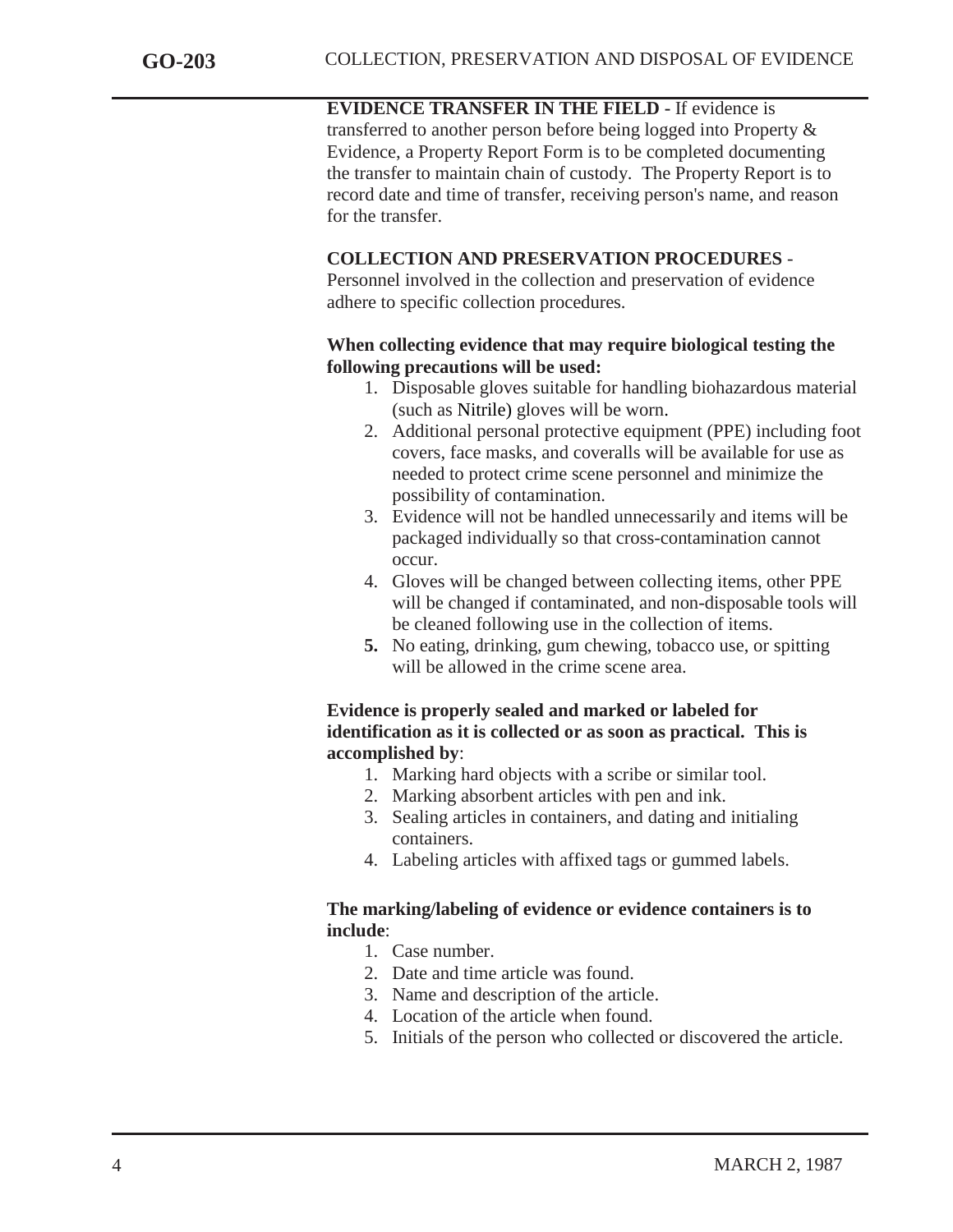**Property and Evidence (P&E) has the responsibility of storing evidence pending laboratory examination and/or court presentation**. Forms provided for the transmittal of evidence to P&E are to be completed as thoroughly and accurately as possible. P&E forms include a detailed description of the evidential items, including size, color, make, model serial number and other identifying data.

**LATENT PRINTS** - Evidence of latent prints on non-absorbent, hard, smooth surfaces can be collected at the scene. Evidence of latent prints on absorbent, porous, non-smooth surfaces are not collected at the scene. These articles are sealed within a container and transported to the LEC marked "To be processed for latent prints."

**HOMICIDE** - A homicide victim's hands are carefully covered with paper bags and secured with tape. The entire body is placed in a body bag before transport to the hospital. The entire body is examined for blood, hair, and fibers. Medical Examiner retains the body bag used in transportation.

**PERISHABLE EVIDENCE -** Evidence in the form of organic matter, such as food, blood or tissue, presents special problems in preservation. Unless the following preventative measures are taken, decomposition will destroy this type of evidence before laboratory examination:

- 1. Putrefaction of blood can be avoided by allowing it to air dry before sealing in an airtight container. Wet or bloody clothing is air-dried and packaged in paper biohazard containers.
- 2. Physiological fluid is frozen.
- 3. Items supporting latent fingerprints are protected from movement or action that may destroy or contaminate the prints.
- 4. Semen samples are either air-dried or refrigerated.
- 5. Saliva samples are collected using buccal swabs and air-dried.

**The Greenville County Department of Public Safety – Forensics Division** has a space for the air-drying of blood-soaked articles and articles presenting evidence of human excretions or secretions. Deputies should request a crime scene specialist to collect wet or damp articles suspected of containing blood or other bodily excretions/secretions.

**Crime scene specialists process crime scenes to collect wet bloodstains and other body fluids**. Stained evidence is placed in the space provided for complete drying after logging items into P&E. All appropriate evidence forms are completed. All perishable evidence is preserved and transmitted to a forensic laboratory in a prompt and timely manner.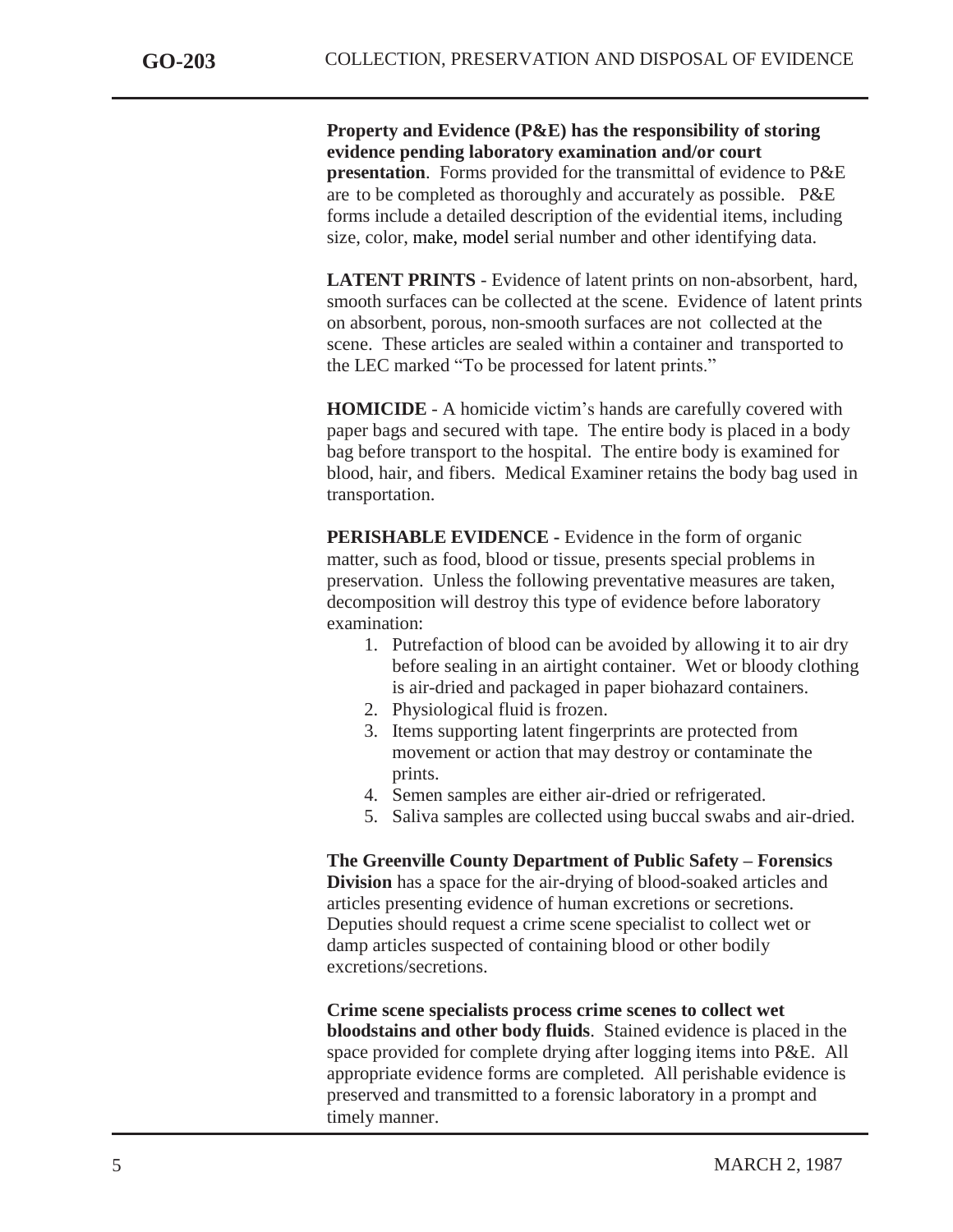**COMPARISON KNOWN EXEMPLARS -** For comparison purposes, known exemplars are collected whenever possible. Known exemplars include, but are not limited to:

- Hairs.
- Saliva.
- Fingernails.
- Textile fibers.
- Paint
- Wood.
- $\bullet$  Soil.
- Tool mark impressions.

These substances are packaged and marked with the date, time, and initials of the collecting crime scene specialist and a P&E form is completed.

### **SKETCHES: The following basic equipment is available for use in sketching:**

- 1. Plain, unlined or graph paper.
- 2. One, fifty-foot steel tape.
- 3. One straightedge ruler, preferably eighteen inches in length.
- 4. One, eight-foot or twelve-foot steel tape for ancillary measurements.
- 5. Several thumbtacks to hold one end of the tape when working alone.
- 6. Sonin Laser Measuring Device.
- 7. FARO 3D scanner.
- 8. Drone.

### **A sketch is to include at least the following information:**

- 1. Deputy's or crime scene specialist's full name, rank, and unit number.
- 2. Date and time, crime classification, and case number. Full name of any person assisting in taking measurements.
- 3. Address of crime scene, its location within a building, specific landmarks, and a compass direction designation indicating the northern direction.
- 4. When a sketch is not drawn to scale, it is to be identified as: "Not to scale, dimensions and distances tape measured."
- 5. Locations of major items of physical evidence and critical features of the crime scene indicated by accurate from at least two fixed points.

## **CRIME SCENE**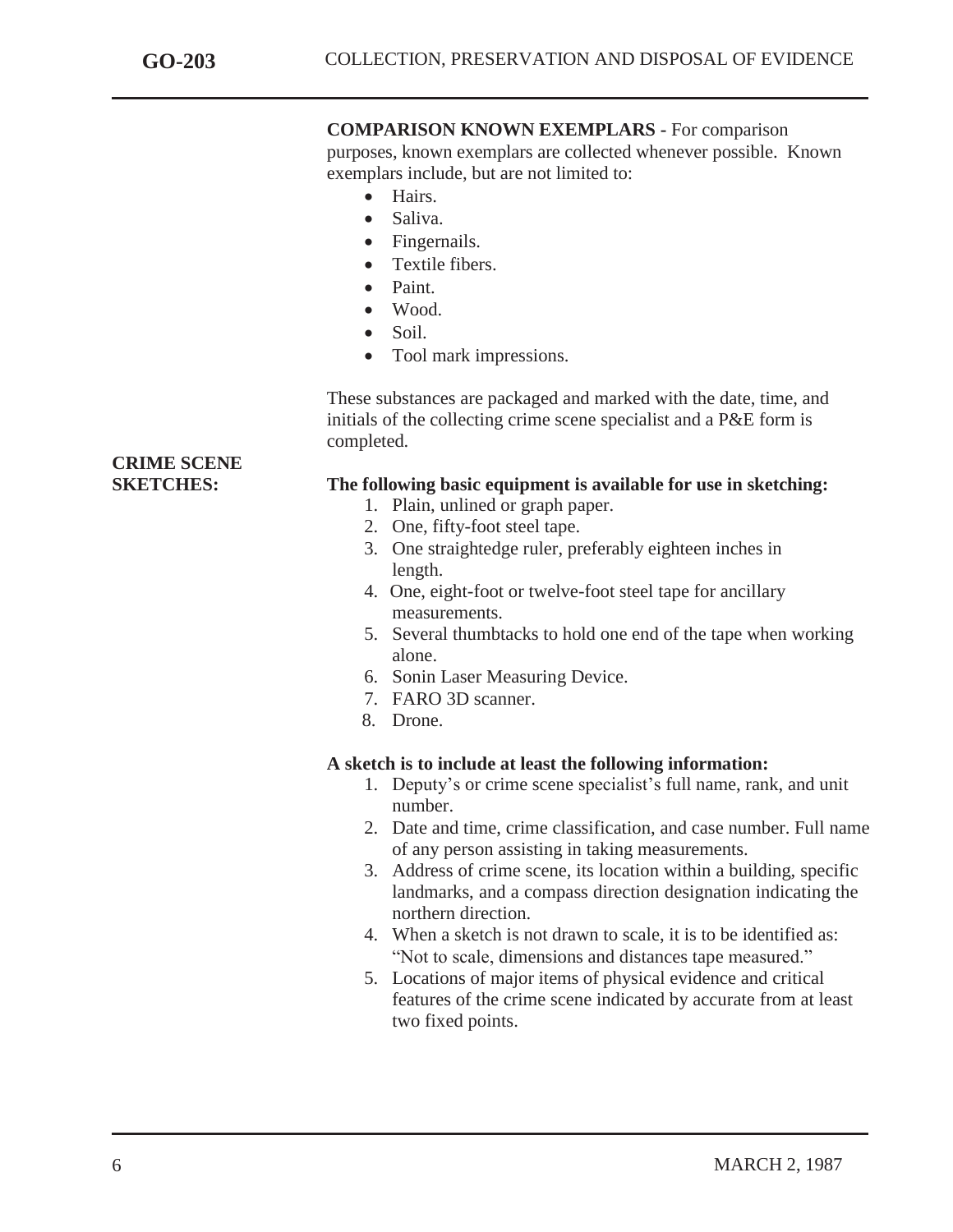|                                                  | 6. A legend of symbols used to identify objects or points of<br>interest on the sketch. Color may be used to distinguish<br>objects or features; however, the use of a large number of<br>colors can be confusing and eliminate the ability to reproduce<br>the sketch rapidly.<br>The initial sketch may be rough nature but is to include sufficient<br>information to allow for a final drawing made to scale.                                                                                                                                                                                                                                                                                                                                                                                                                                                                                                                                                                                                                                                                                                                                        |
|--------------------------------------------------|----------------------------------------------------------------------------------------------------------------------------------------------------------------------------------------------------------------------------------------------------------------------------------------------------------------------------------------------------------------------------------------------------------------------------------------------------------------------------------------------------------------------------------------------------------------------------------------------------------------------------------------------------------------------------------------------------------------------------------------------------------------------------------------------------------------------------------------------------------------------------------------------------------------------------------------------------------------------------------------------------------------------------------------------------------------------------------------------------------------------------------------------------------|
| <b>CRIME SCENE</b>                               |                                                                                                                                                                                                                                                                                                                                                                                                                                                                                                                                                                                                                                                                                                                                                                                                                                                                                                                                                                                                                                                                                                                                                          |
| PHOTOGRAPHY:                                     | All crime scene specialists adhere to the following protocol<br>regarding photography in general and photography occurring at<br>crime scenes:                                                                                                                                                                                                                                                                                                                                                                                                                                                                                                                                                                                                                                                                                                                                                                                                                                                                                                                                                                                                           |
| <b>SHERIFF'S OFFICE</b><br><b>DIGITAL CAMERA</b> | 1. At the scene of a crime, accident, property recovery or other<br>call for service requiring photographic support, overall<br>photographs are taken first, encompassing the entire area or<br>subject involved. Photographs include reference points to<br>major landmarks, street signs, or permanent structures. Overall<br>photographs are taken to indicate where victims, perpetrators,<br>witnesses or objects were before an incident and where they<br>came to rest after the incident occurred, if different than<br>original positions.<br>2. To ensure proper photographic perspective, the relativity of<br>objects concerning their size and position, a scale is used to<br>reflect dimensions of a specific item of evidence in relation to<br>the entire crime scene. A photograph is made before the<br>introduction of a scale and a second made with the scale lying<br>adjacent to the object. All weapons are photographed to<br>scale.<br>3. The information recorded when photographs are taken<br>includes the date, time, location, and case number. Video<br>recording can supplement photography, but cannot replace<br>it. |
| <b>USE:</b>                                      | <b>DIGITAL CAMERAS</b> are available for use by division personnel to                                                                                                                                                                                                                                                                                                                                                                                                                                                                                                                                                                                                                                                                                                                                                                                                                                                                                                                                                                                                                                                                                    |
|                                                  | photograph evidence in place of responding Forensics for lesser                                                                                                                                                                                                                                                                                                                                                                                                                                                                                                                                                                                                                                                                                                                                                                                                                                                                                                                                                                                                                                                                                          |
|                                                  |                                                                                                                                                                                                                                                                                                                                                                                                                                                                                                                                                                                                                                                                                                                                                                                                                                                                                                                                                                                                                                                                                                                                                          |

offenses, such as minor assaults and malicious damage. More serious offenses are to be referred to Forensics. The cameras can also be used under exigent circumstances where immediate documentation needs occur before Forensics can arrive. A photo kiosk has been placed outside of Property & Evidence for images obtained by field deputies that contain an evidentiary value.

### **Personally-owned Electronic Devices:**

 Deputies will refrain from using their personal electronic devices to capture evidence at a crime scene except in exigent circumstances where there is an imminent threat of evidence being lost.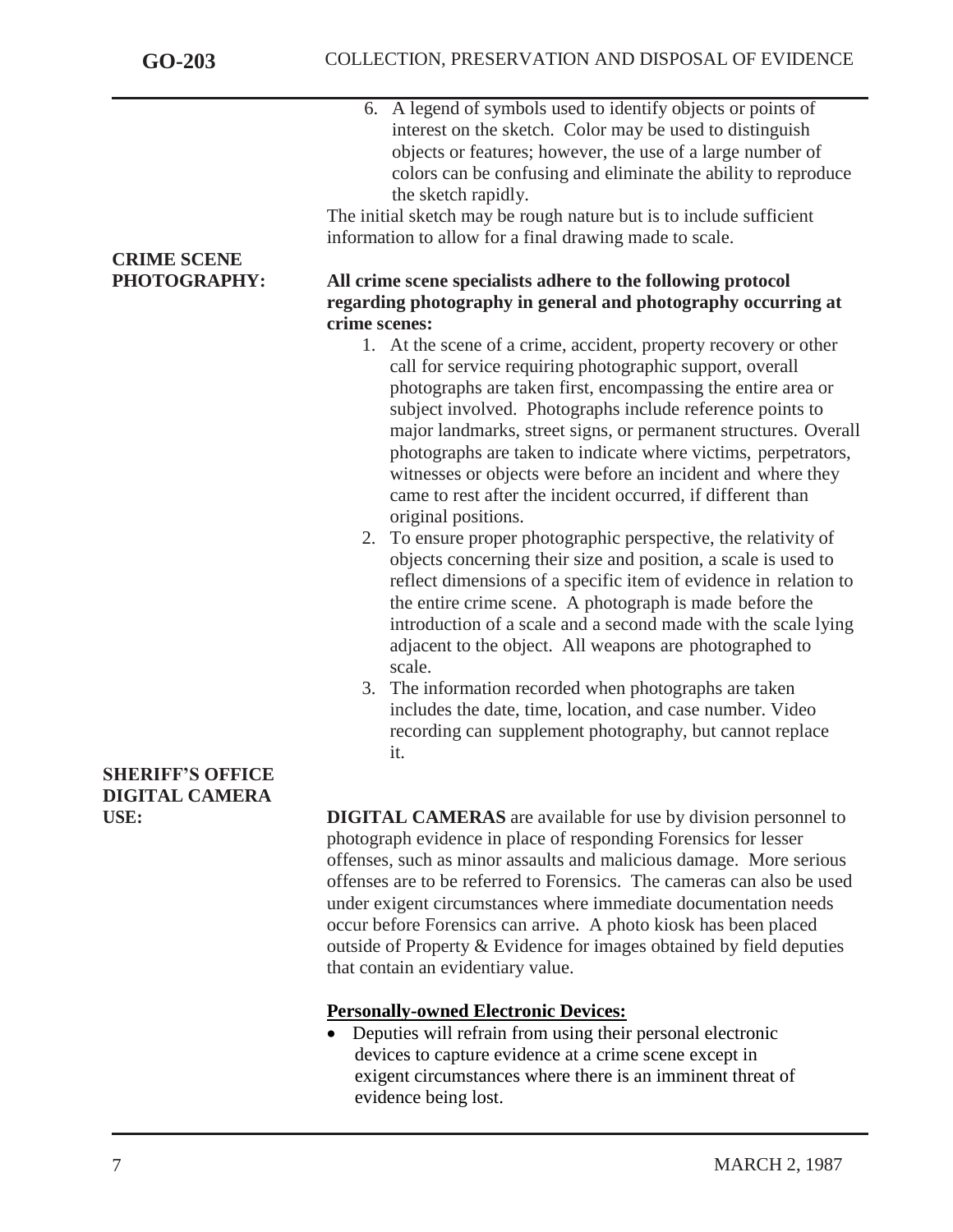|                   | Sharing pictures of crime scenes and other sensitive images is                 |
|-------------------|--------------------------------------------------------------------------------|
|                   | strictly prohibited and will result in disciplinary action (up to              |
|                   | and including termination).                                                    |
|                   | In the event that an individual takes a picture on their personal<br>$\bullet$ |
|                   | device of official business, they should:                                      |
|                   | 1. Notify their supervisor immediately;                                        |
|                   | 2. Have a duplicate of the photograph made and maintained in                   |
|                   | property and evidence;                                                         |
|                   | 3. Maintain the original on their electronic device (do not                    |
|                   | delete the photo off of the device until notified by the                       |
|                   | solicitor's office that they are permitted to do so); and                      |
|                   | 4. Do not share the photograph with anyone outside the office                  |
|                   | (or within the office to personnel disconnected from that                      |
|                   | case/investigation).                                                           |
| <b>LABORATORY</b> |                                                                                |
| <b>ANALYSIS:</b>  | It is the responsibility of the primary investigating deputy of a              |
|                   | crime scene to request laboratory examination or analysis of evidence.         |
|                   | The primary investigating deputy is who the criminal incident is               |
|                   | assigned to for investigation. It is also the investigating deputy's           |
|                   | responsibility to periodically check with P&E to ensure evidence is            |
|                   | transmitted to the lab for examination.                                        |
|                   | The primary investigating deputy may, at his discretion, transport             |
|                   | evidence himself or appoint a designee for transport. It is the                |
|                   | responsibility of Greenville County DPS Forensic Crime Lab                     |
|                   | technicians to check with P&E daily to determine if there is evidence          |
|                   | awaiting laboratory examination.                                               |
|                   | It is the responsibility of P&E personnel to transport, on an as-needed        |
|                   | basis, those items of evidence awaiting laboratory examinations by             |
|                   | SLED.                                                                          |
|                   |                                                                                |
|                   | <b>GREENVILLE COUNTY DEPARTMENT OF PUBLIC</b>                                  |
|                   | SAFETY FORENSICS CRIME LAB - Sheriff's Office personnel                        |
|                   | requesting laboratory analysis conducted by the Greenville County              |
|                   | Crime Lab complete a Laboratory Request form for the items                     |
|                   | requiring testing. All items of evidence can be listed on the same             |
|                   | Property & Evidence form, with a separate Laboratory Request form              |
|                   | for items requesting testing.                                                  |
|                   |                                                                                |
|                   | SOUTH CAROLINA LAW ENFORCEMENT DIVISION                                        |
|                   | <b>LABORATORY ANALYSIS - Sheriff's Office personnel requesting</b>             |
|                   | lab examinations conducted by SLED. All items can be listed on one             |
|                   | Property & Evidence form with items needing testing by SLED will be            |
|                   | listed on a SLED Laboratory Request form.                                      |
|                   |                                                                                |
|                   | Both lab analysis forms document:                                              |
|                   | 1. Date and time of transfer.                                                  |
|                   | 2. Receiving person's name and functional responsibility.                      |
|                   | 3. Reason for transfer.                                                        |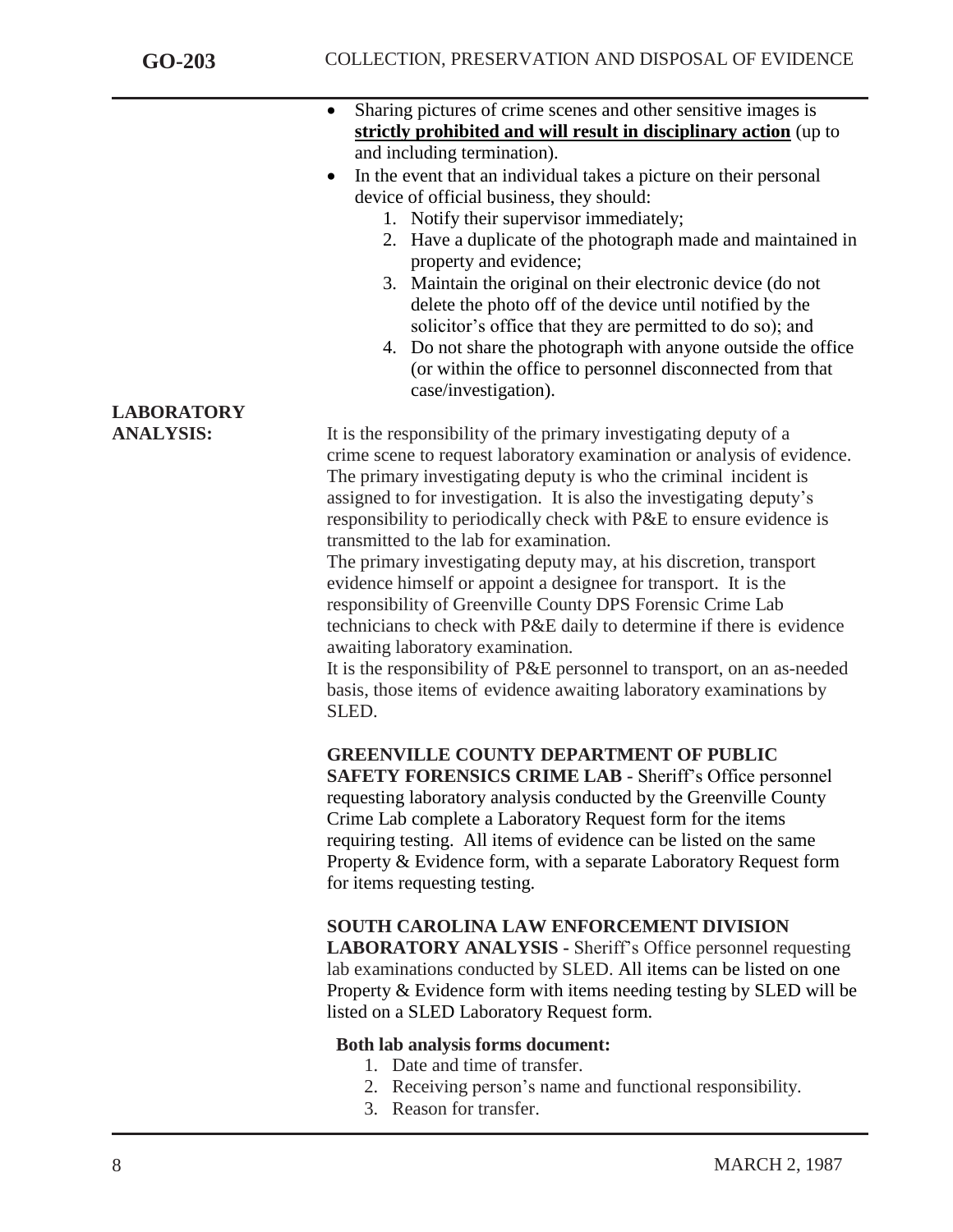4. Name and location of the laboratory, synopsis of the event, and examinations desired when transferred to a laboratory, not within the agency.

Evidence collected at a crime scene may identify a specific suspect, but only when a known exemplar is available for comparison. When a known exemplar is not available, the evidence is preserved and stored in P&E, pending collection of comparison items. Once these are obtained, the evidence is forwarded to the appropriate laboratory for examination purposes.

#### **RECORDS ON PHYSICAL EVIDENCE SUBMITTED TO A LABORATORY FOR EXAMINATION** continues the chain of custody by documenting:

1. Name of the officer last having custody of item.

- 2. Date and time of submission or mailing, and method used for
- transmission.
- 3. Date and time of receipt in the laboratory.
- 4. Name and signature of the person in the laboratory receiving the evidence.

**In all cases of laboratory examination, submitting deputies request written reports of lab results**. The SLED form for laboratory analysis includes the name of the person requesting the examination. A report of the lab results must be obtained through SLED's ILAB system.

**Whenever submission of evidence to a crime laboratory is delayed for any reason, such as awaiting a known exemplar, the reason is noted on the report accompanying the evidence to the laboratory when it is submitted**.

**SEXUAL ASSAULT KITS –** Incident reports involving the collection of sexual assault kits are to be forwarded to SID by the next day. When a sexual assault kit is received by uniform personnel and placed in Property and Evidence, a SID investigator will complete a Forensic Division Laboratory Services Request form. All sexual assault kits, except anonymous kits, will be sent to the Greenville County DNA Laboratory.

### **Anonymous Kits:**

When a deputy takes into their possession an anonymous sexual assault kit, the deputy will initiate an incident report. **No victim information is allowed in the incident report.** The victim should be referred to by their MRN (Medical Record Number) that is located on the kit and hospital paperwork. The incident should be marked as active and a follow up assigned to Specialized Investigations Division. SID will track these kits for proper disposition.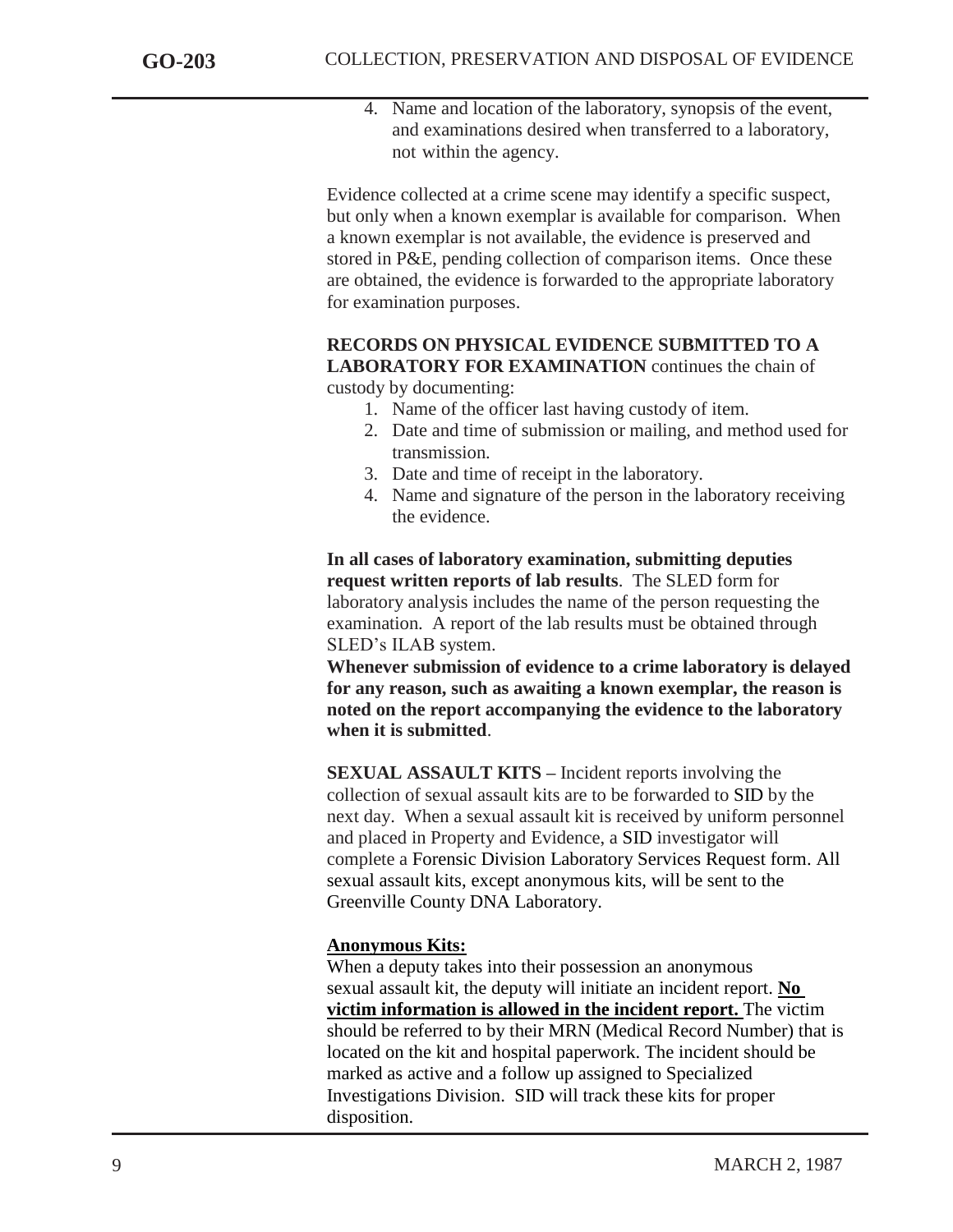## **STOLEN VEHICLE EVIDENCE**

**PROCESSING:** When a stolen vehicle is recovered, the agency that reported it as stolen, the owner of the vehicle and any other appropriate persons are promptly notified. **Before the vehicle can be released, it is processed for evidence**. If owner notification occurs before processing is complete, the owner is advised the vehicle will be released after evidence processing. If the vehicle is in a condition inhibiting immediate processing, such as wet from dew or hot from probable arson, it is towed with "hold - pending evidence processing." It is the reporting deputy's responsibility to ensure the vehicle is processed for evidence and to notify the registered owner and/or tow service that the vehicle can be released. If the "hold" is placed or requested by an oncall investigator the on-call investigator assumes this responsibility. If circumstances dictate a need, supervisors may use discretion in varying from these requirements.

### **ELECTRONIC DEVICE EVIDENCE**

### **PROCESSING: Electronic devices can be severely damaged or data lost due to improper shutdown procedures**.

Electronic devices can be programmed to erase or destroy data when normal start-up or shutdown procedures are not followed.

If an electronic device is seized as evidence and it is activated at the time of seizure, a SID Computer Crimes Investigator is to be contacted for shutdown procedures. If the electronic device is deactivated at the time of seizure, it is to be placed in Property and Evidence. SID will provide a Computer Crimes Specialist to aid with retrieving evidence from the electronic device's hard drive. Other devices capable of storing data in an electronic format (i.e., disks (all types), drives, and peripheral equipment) are to be examined by a Forensic Computer Specialist for retrieval of data.

# **PROPERTY AND**

**EVIDENCE STORAGE:** When putting evidence or property into P&E, both a Property Report Form and an Incident report will include the following:

- 1. Description of items, such as make, model and serial numbers.
- 2. Source from whom or where was obtained.
- 3. Name of person collecting items.

**All evidence is placed into P&E before the end of the tour-ofduty**. There are no exceptions to this rule without supervisory approval. In the event evidence is seized during an out-of-town investigation, the supervisor who approves for delayed entry into P&E is to complete a descriptive inventory over the phone.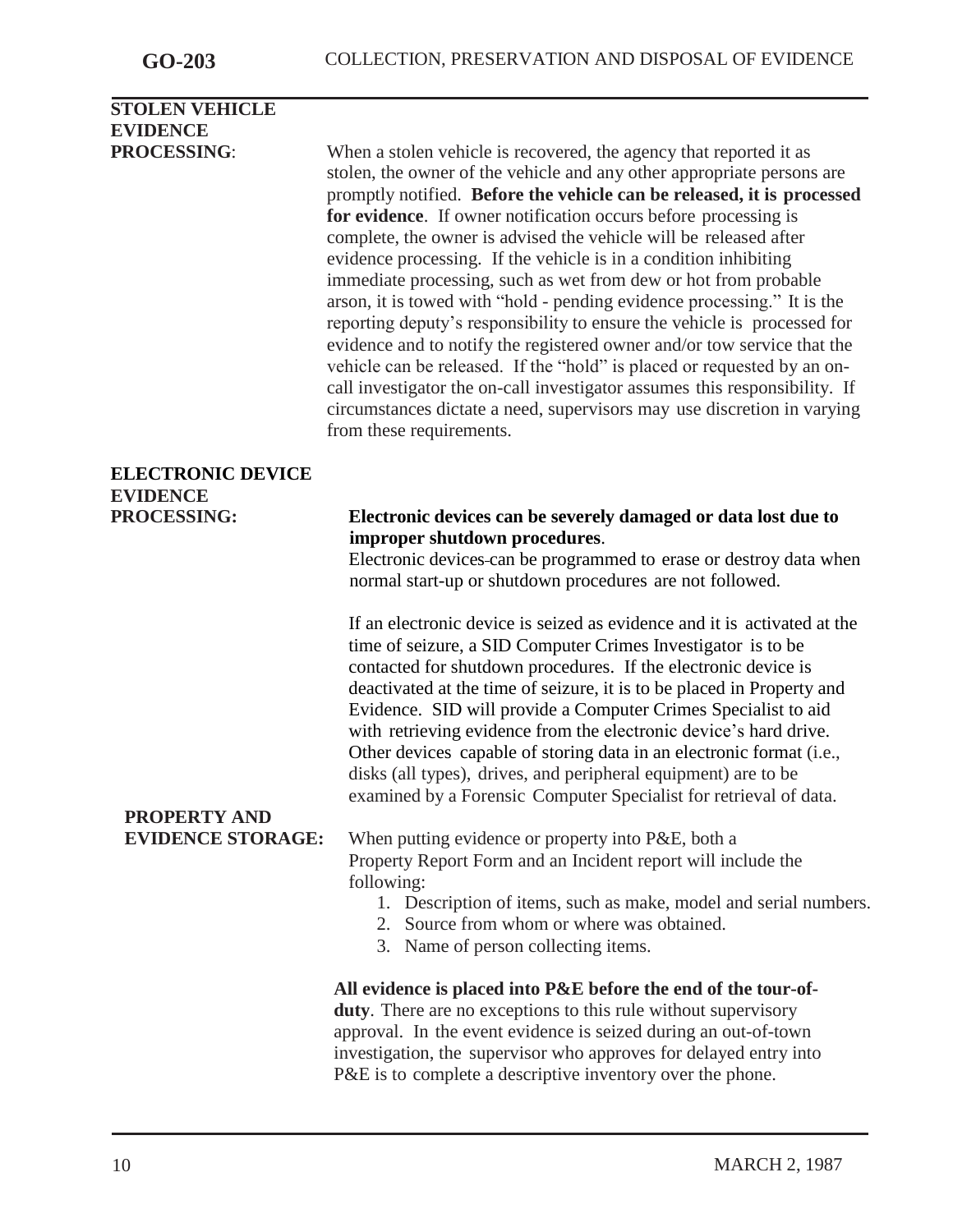**DRUG / NARCOTIC EVIDENCE OR CONTRABAND –** Whenever drug / narcotic evidence or contraband is placed into Property and Evidence for storage, each substance is to be counted and weighed before relinquishing control to a P&E clerk. Counts and weights are to be noted in incident reports and on P&E forms. *Note - Pre-packaged, sealed over-the-counter medications would be exempt from this requirement.*

**FIELD TEST KITS –** Because drug field test kits are sulfuric acidbased and create a health and safety hazard when improperly stored, used kits are not to be placed in Property and Evidence for storage. Kits are not required for prosecution purposes. Prosecutions hinges on the results of chemical lab tests. Used kits are to be placed in the dumpster behind the Law Enforcement Center or the dumpsters at the Northern or Southern offices.

# **EVIDENCE DROP**

**BOX PROCEDURES:** The impounding deputy will report to the LEC basement area (directly across from the loading dock doors) outside of P&E to place items into drop box or evidence storage lockers. This area is equipped with a work station and all necessary forms, envelopes, and supplies needed to properly package all drop box items. Items requiring refrigeration must be placed in the appropriate, designated area. Deputies are to refer to Temporary Storage Procedures for proper storage of items after hours.

> **Property Reports** - The impounding deputy will complete section #1 through #24 on the P&E report as it applies to their case. When using the drop box, section 20- 24 must be completed with the deputy's name in section 20, signature in section 21, "drop box" written in section 22, and date written in Section 23 and time of drop-in section 24. If the items being dropped are sealed, the deputy must indicate **"drop box-sealed"** in section 22.

All firearms, money, drugs, audiotapes, videotapes, gunshot residue collection kits, and biohazard property can be placed on the same property report. Multiple items in these must be separated by type of item and item number. Article descriptions must include size, color, make, model/model number, serial number, caliber, brand and weights for drug items/accurate count for pills.

**NOTE -** If there is more than one property report per case **do not duplicate** item numbers.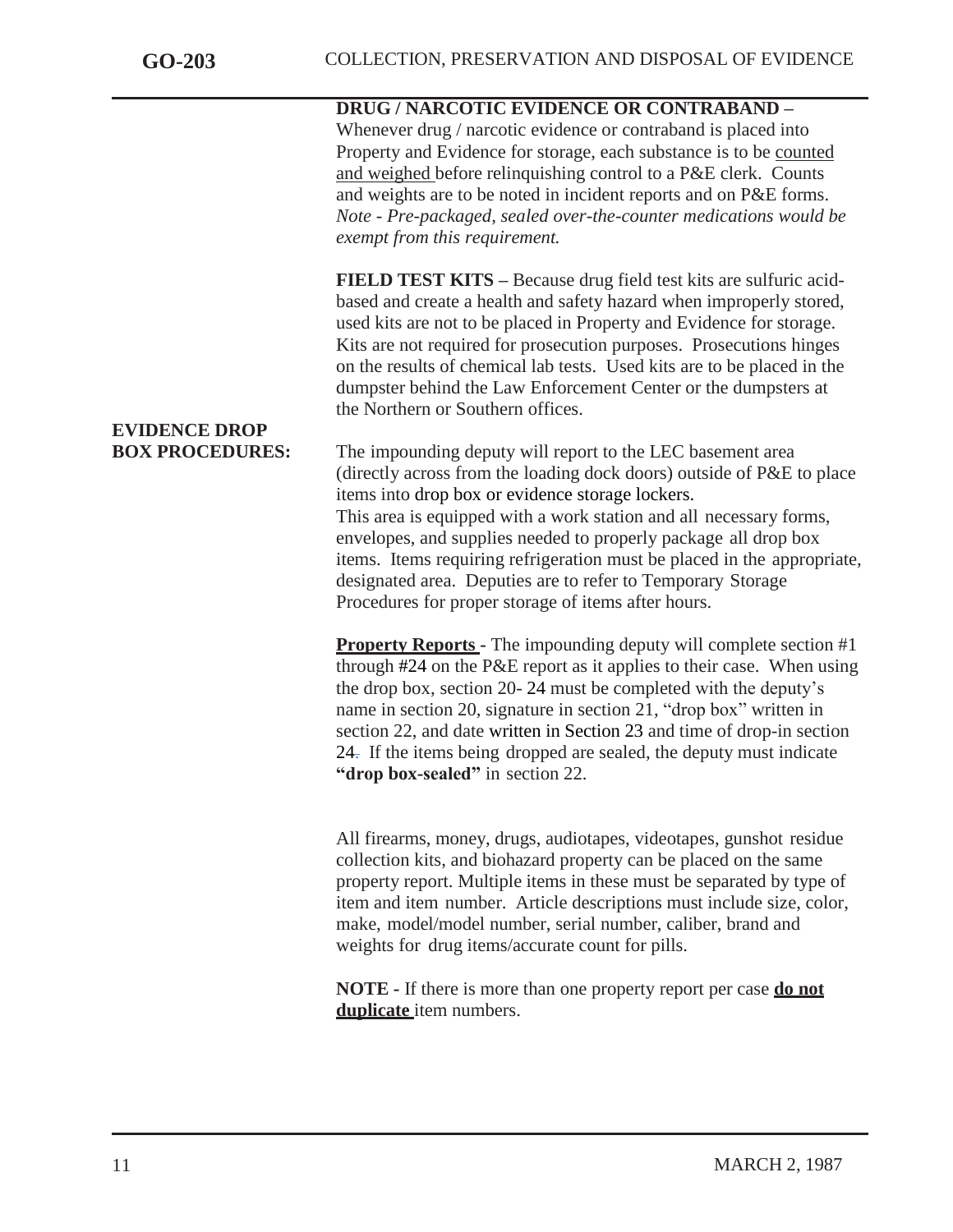If an item is "authorized to be released" be sure to complete disposition area, section #25, of the property report including authorized individuals name, items authorized for release, authorizing deputy's name, signature, and date.

**NOTE -** If an error is made on the P&E report, the deputy must place a single line through the error, along with their initials at both ends.

**Packaging and Submission of General Property in the Drop Box -** Items needing to be placed in P&E should be placed in a size appropriate envelope with the completed P&E report included with the package. It should be fastened using the clasp on the outside of the envelope and dropped in the appropriate box. Deputies are not required to record any information on the envelope.

Firearms must be unloaded before being placed into P&E. Any ammunition with the weapon is to be placed into a small bag or envelope so it is not loose in the package.

The deputy submitting the weapon must complete the "unloaded verification section" on the P&E report indicating the weapon has been checked and secured and that it is not loaded.

### **Packaging and Submission of Sealed Evidence in the Drop Box -**

All drugs, money, and jewelry must be heat-sealed. The impounding deputy is to use a size appropriate heat seal bag, record the case number, date, and signed initials inside the heat seal bag with a blue permanent sharpie pen and heat seal the item. When dropping items that are sealed, the deputy must record **"drop box-sealed"** in section 22, indicating the items were sealed before the drop by the impounding officer.

**Drugs -** Drugs must be weighed and the drug weight of each drug item recorded on the property report in section #10. Place drugs in heat-seal bag and seal with the heat sealer. Syringe tubes are supplied for all used and uncapped syringes. Place tape strip across top of tube and record case number, date and initials. Unused capped syringes are not considered a "sharps" and should not be packaged in a sharps syringe tube. Drug items should be placed into a containment bag and packaged to coincide with the item number that is on the property report. Item numbers should be written on each package. Therefore, the number of items on the property report should equal the number of packages submitted.

Marijuana plants must be packaged in a size appropriate envelope or paper bag and sealed with a strip of red evidence tape. The impounding deputy's signed initials and date must be written across the tape and the packaged labeled with the case number.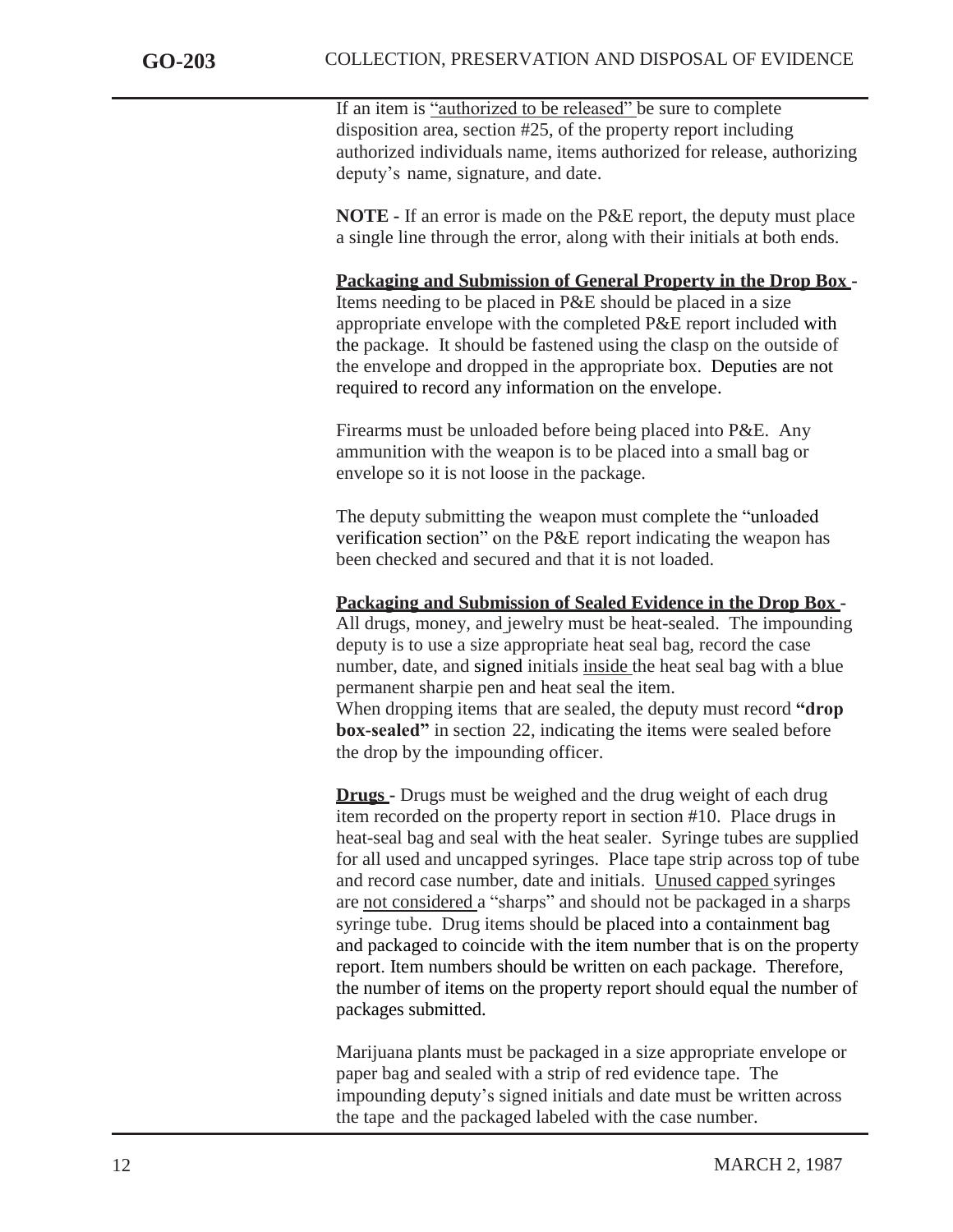**Money** - Paper currency is to be considered one item but should be listed by denomination and a total reflected on the P&E Report. Coins can be listed as one item and totaled. Coins do not have to be listed according to denomination, except for large amounts of coins.

**NOTE –** Because it is not true currency, counterfeit money can be listed as one item and does not need to be sealed.

**Jewelry** - Seal items in packaging as they are listed on the P&E report. Costume jewelry does not require heat seal; however, if the deputy is unsure of the type of jewelry, then the jewelry should be treated as real jewelry and heat sealed.

**Latent prints -** All items requiring Lab testing or have the potential to be Lab tested should be sealed to maintain evidentiary value. The impounding deputy's initials and date must be written across the tape, and the package labeled with the case number.

**Biohazards -** P&E will not receive any damp or wet property, including items containing bodily fluids. Forensics will receive these articles, dry, package and submit them to P&E. Evidence having any possible dried blood or any other dried body fluids on it should be sealed in an envelope or paper bag with evidence tape. The deputy's initials, case number, and date should be recorded over the tape seal. A biohazard label must be placed on the sealed package. The deputy should record the type of biohazard (urine, blood, semen, cavity search, etc.) on the label. Paperwork is not to be sealed inside a package containing biohazard articles.

*Examples for packaging items and completing property report forms are available in the evidence packaging guide at the drop box workstation in the basement.*

### **EVIDENCE COLLECTION**

**REPORTING:** All personnel involved in the collection and preservation of evidence are to complete supplemental reports to original incident reports including the following:

- 1. Case number.
- 2. Date and time requested to respond to the scene.
- 3. Date and time of arrival at the scene.
- 4. Location of the crime.
- 5. Victim names, if known.
- 6. Suspect names, if known.
- 7. Action taken at the scene, including the number of photographs taken, measurements (yes or no) and a listing of physical evidence recovered.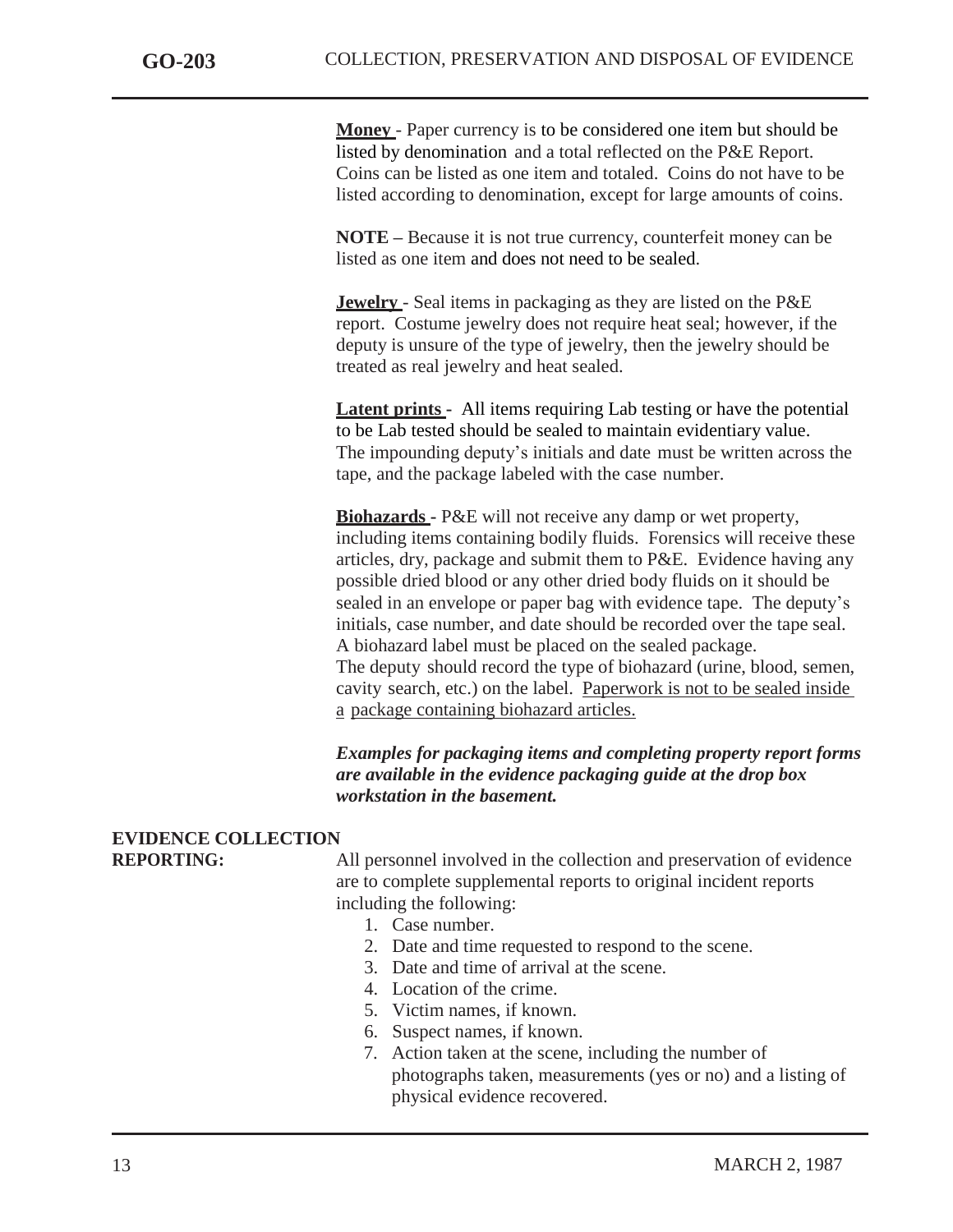## **EVIDENCE OR CONTRABAND**

- 8. Disposition of collected evidence after the seizure.
- 9. Name of investigating deputy.

**DISPOSAL: IMPROPER DISPOSAL -** Deputies are prohibited from improperly disposing (destroying) of evidence or contraband. All evidence and contraband items are to be placed into Property & Evidence for storage and proper disposal. Flushing, pouring-out, and throwing away are examples of improper disposal. Contact a supervisor immediately when in doubt as to what to do with evidence or contraband.

### **PROPER DISPOSAL –**

- 1. At the time an incident/investigation is determined unfounded or exceptionally cleared, evidence held in storage under the corresponding case number is to be disposed of. Immediate authorization for disposal is the responsibility of the deputy who placed the property in storage or the deputy who unfounded or exceptionally cleared the case**.**
- 2. Evidence is to be disposed within five working days following the conclusion of judicial proceedings (hearings, trials) unless the case is subject to appeal. Appeal probability can be verified through the Solicitor's Office.
- 3. Dispositions are to be specific regarding the disposal of property. **Hold** means the property is to remain in P&E pending further notification.

**Dispose of** means that the property can be destroyed or relinquished to the County for sale or use. **Return to owner**  indicates that the property is clear for release to the owner. **It is the releasing deputy's responsibility to notify the property owner. In the event a deputy is unable to locate a property owner, the deputy is to immediately seek assistance from a supervisor. See sections RECOVERED / FOUND PROPERTY OWNER NOTIFICATION and PROPERTY OWNER NOTIFICATION BY CERTIFIED MAIL of this policy.**

**PROPERTY & EVIDENCE DISPOSITION REPORTS -**Semiannually, Property & Evidence distributes Property & Evidence Disposition Reports to members of the Sheriff's Office. The reports are a product of the EvidenceOnQ Barcode Tracking System Property & Evidence computer program, generated by employee star number, and reflect items stored in P&E by case number.

Only P&E Staff can run these reports that are generated on the EvidenceOnQ Barcode Tracking System. Supervisors are encouraged to request Property & Evidence Disposition Reports on a regular basis to facilitate the removal of items from storage in a timely manner.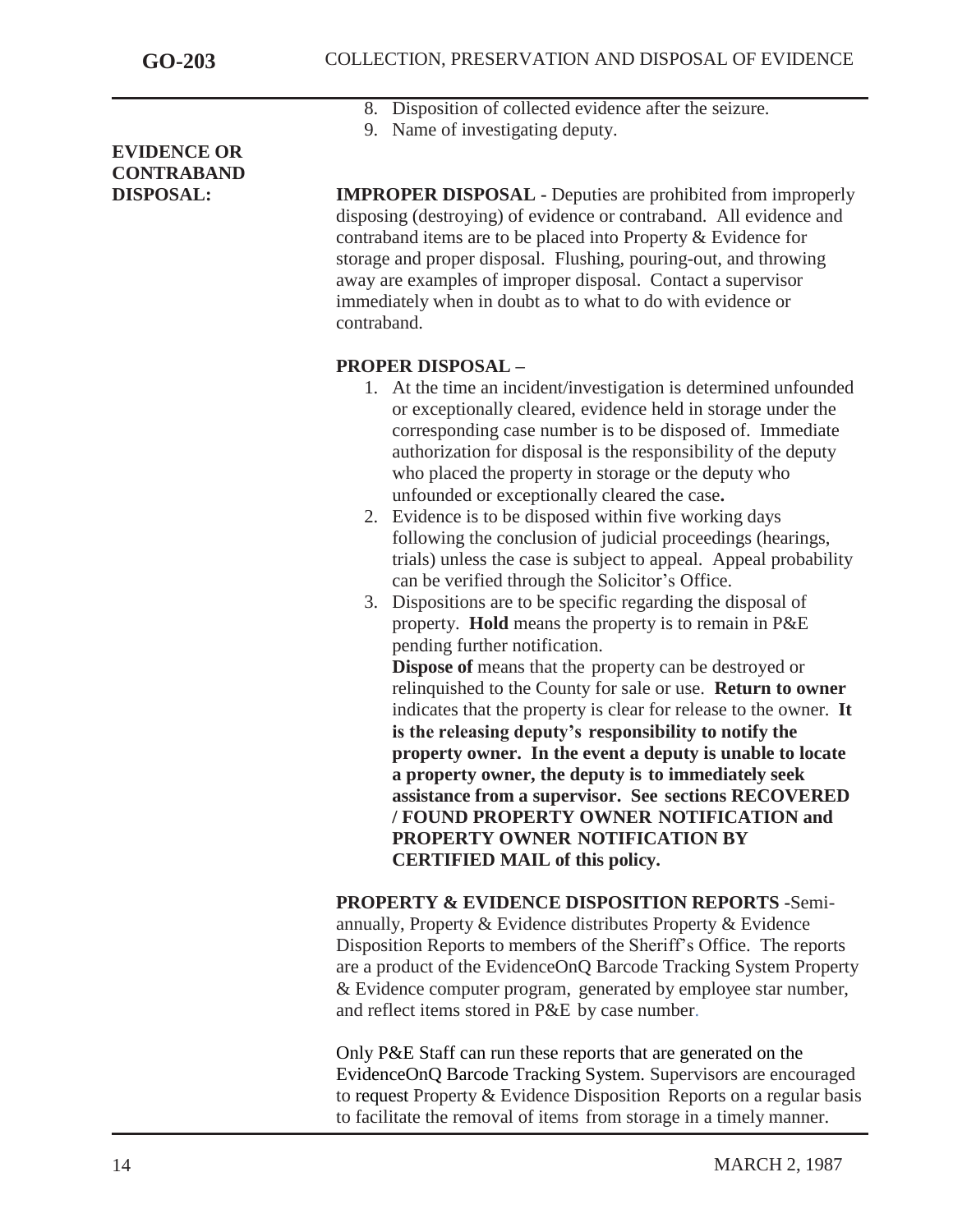### **Property & Evidence Disposition Reports procedures:**

- 1. A proper review of P&E Disposition Reports may involve research utilizing the vConnect, E911 400, and AppXtender (Imaging) computer systems to determine ticket numbers and corresponding dispositions.
- 2. If research indicates that an incident was re-assigned to an investigator for follow-up, responsibility for evidence storage is to transfer to the assigned investigator. Write the name of the investigator on the P&E Disposition Report. Return the report to P&E. P&E will update property records to reflect the investigator's assignment.

Future P&E Disposition Reports for the case in question will generate on the investigator's star number.

- 3. For arrests prior to 2006 involving state tickets, if research indicates a ticket has not been adjudicated and the evidence must be held:
	- a. Write the state ticket number on the P&E Disposition Report.
	- b. Circle HOLD.
	- c. Send a copy of the P&E Disposition Report to the Captain of Records or the Records Supervisor.
	- d. Send the original P&E Disposition Report to Property and Evidence.

Records will add the ticket number to the property record, which will alleviate repetitive research for the ticket number; however, it will still be necessary to check for a ticket disposition.

Evidence should be periodically reviewed for probative value. **With supervisory approval**, evidence determined to be of no significant prosecutorial value should be "*disposed of*" from Property & Evidence. The best resource for confirming the probative value is the Solicitor's Office.

**RELEASE/RETURN OF FIREARMS –**When returning firearms from property and evidence to their rightful owner, the following steps must be completed:

- 1. Verify there are no associated charges awaiting disposition.
- 2. Run a criminal history for the intended possessor to verify their legal right to possess.
- 3. Run an NCIC inquiry on the firearm to ensure it's clear.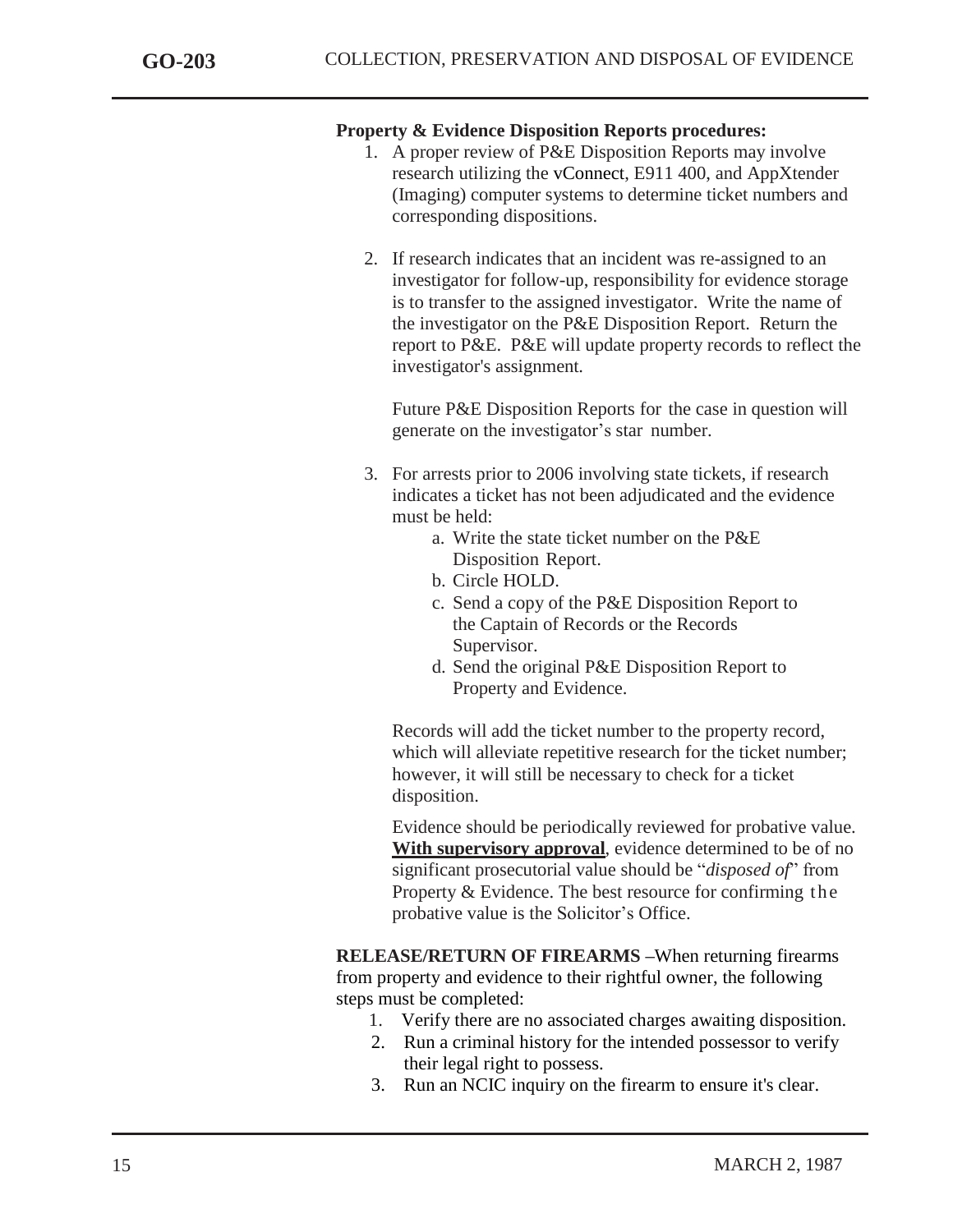4. Complete the "Firearm Return Background Investigation" form located on the I:drive and place in records.

### **Under no circumstances will a firearm be released or given to anyone outside of the rightful owner.**

It is unlawful for anyone in South Carolina to own or possess a firearm if they have been convicted of a violent crime (see **South Carolina Code of Laws 16-1-60 Violent Crimes**). **South Carolina Code of Laws 16-1-70** defines nonviolent crimes as those not specifically listed in 16-1-60.

**CRIMINAL HISTORIES ON WEAPONS VIOLATORS -** See General Order 129 reference running criminal histories on weapons violators.

### **RECOVERED / FOUND PROPERTY OWNER**

**NOTIFICATION -** It is each recovering deputy's responsibility to identify and notify the owner of recovered/found property. Prior to notifying the owner, each deputy must determine if the property should be retained or released. Even though other deputies/agencies may be involved in the case, ultimate responsibility lies with the recovering deputy. All property must be checked against NCIC and/or other property records to ensure proper ownership before release.

### **PROPERTY OWNER NOTIFICATION BY CERTIFIED**

**MAIL** - When the owners of recovered/found property are identified and the property is clear for release, they must be notified to retrieve their property.

If, after notification, owners fail to report and claim their property from P&E, a **Property Owner Recovery Notice** is to be mailed to the owner via certified mail.

If an owner cannot be notified because they have moved and further investigation fails to produce a forwarding address, investigative efforts to locate a new address and/or telephone number are to be documented under the original case number. Additionally, a **Property Owner Recovery Notice** is to be mailed to the owner via certified mail. If the Post Office is unable to deliver the letter, its return to the Sheriff's Office as undeliverable can be used as evidence of our efforts to locate the owner as required under **SC Code of Laws §27-21-10.**